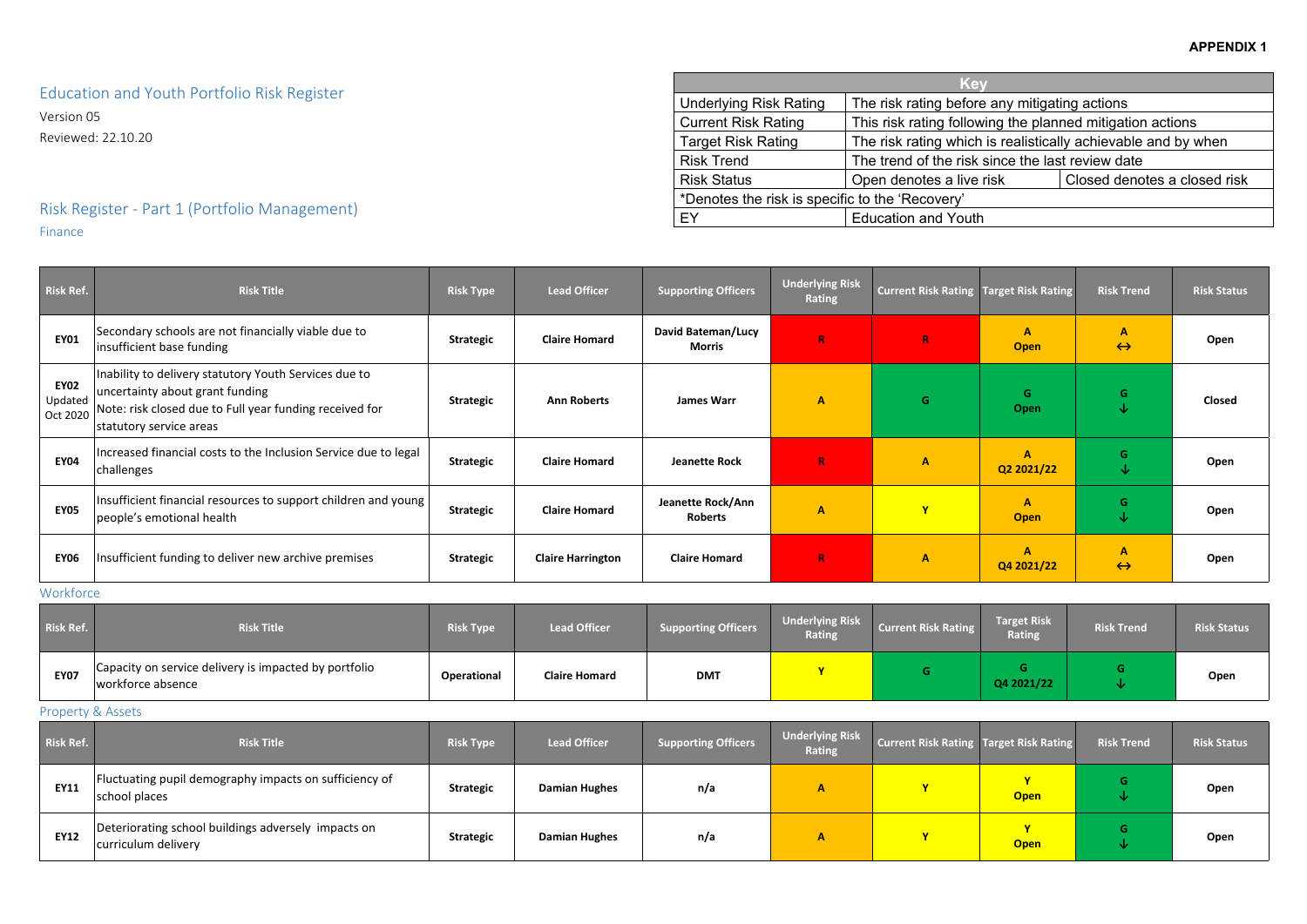### **APPENDIX 1**

| <b>Risk Ref.</b> | <b>Risk Title</b>                                                                                                                                               | <b>Risk Type</b> | <b>Lead Officer</b>  | <b>Supporting Officers</b> | <b>Underlying Risk</b><br><b>Rating</b> | Current Risk Rating Target Risk Rating |                            | <b>Risk Trend</b> | <b>Risk Status</b> |
|------------------|-----------------------------------------------------------------------------------------------------------------------------------------------------------------|------------------|----------------------|----------------------------|-----------------------------------------|----------------------------------------|----------------------------|-------------------|--------------------|
| <b>EY13</b>      | Inability to fully deliver on Welsh Government 21 <sup>st</sup> Century<br>School Building Programme due to financial, workforce and<br>contractor implications | <b>Strategic</b> | <b>Claire Homard</b> | <b>Damian Hughes</b>       | A                                       |                                        | $\mathbf v$<br><b>Open</b> | $\leftrightarrow$ | Open               |
| <b>EY14</b>      | Welsh Government Childcare Capital programme is not fully<br>completed resulting in a reduction of childcare places                                             | <b>Strategic</b> | <b>Gail Bennett</b>  | <b>Byra Foulkes</b>        |                                         |                                        | Q4 2021/22                 | $\leftrightarrow$ | Open               |

### Governance/Legal

| <b>Risk Ref.</b>                   | <b>Risk Title</b>                                                                                                                                                                                                                                                                        | <b>Risk Type</b>   | <b>Lead Officer</b>  | <b>Supporting Officers</b>              | <b>Underlying Risk</b><br><b>Rating</b> | <b>Current Risk</b><br>Rating | <b>Target Risk Rating</b> | <b>Risk Trend</b>      | <b>Risk Staus</b> |
|------------------------------------|------------------------------------------------------------------------------------------------------------------------------------------------------------------------------------------------------------------------------------------------------------------------------------------|--------------------|----------------------|-----------------------------------------|-----------------------------------------|-------------------------------|---------------------------|------------------------|-------------------|
| <b>EY15</b>                        | Non-compliance with the Additional Learning Needs<br>Education Tribunal (ALNET) Act 2018                                                                                                                                                                                                 | <b>Strategic</b>   | <b>Jeanette Rock</b> | <b>Paula Roberts</b>                    | $\mathbf{Y}$                            | $\mathbf{v}$                  | G<br>Q2 2021/22           | A<br>$\leftrightarrow$ | Open              |
| <b>EY16</b>                        | Failure to make statutory provision for learners with Special<br>Educational Needs (SEN) due to resource availability                                                                                                                                                                    | <b>Operational</b> | <b>Jeanette Rock</b> | <b>Paula Roberts</b>                    | R                                       | $\mathbf{A}$                  | $\mathbf v$<br>Q2 2021/22 | G.<br>$\downarrow$     | Open              |
| <b>EY17</b>                        | Failure to meet the statutory targets in the Welsh in<br>Education Strategic Plan due to insufficient parental take up<br>of Welsh medium education                                                                                                                                      | <b>Strategic</b>   | <b>Claire Homard</b> | <b>Vicky Barlow</b>                     | $\mathbf{A}$                            | $\mathbf{A}$                  | Q4 2030/31                | A<br>$\leftrightarrow$ | Open              |
| <b>EY18</b><br>Updated<br>Oct 2020 | Young people unable to access counselling services due to<br>the closure of schools<br>Note: risk closed. The Counselling service is currently<br>accessing training to be able to offer on-line and telephone<br>counselling as an additional /alternative model of service<br>delivery | Operational        | <b>Jeanette Rock</b> | <b>Nigel Pattinson</b>                  | $\mathbf{A}$                            | G                             | G<br>Q4 2021/22           | G.                     | <b>Closed</b>     |
| <b>EY19</b>                        | Insufficient local education provision to support learners with<br>mental health needs                                                                                                                                                                                                   | <b>Operational</b> | <b>Jeanette Rock</b> | Tim Ford / John Grant                   | $\mathbf R$                             | $\mathbf{A}$                  | $\mathbf v$<br>Q2 2022/23 | G.<br>↓                | Open              |
| <b>EY20</b>                        | Increased number of Special Educational Needs Tribunals due<br>to an inability to meet the statutory assessment process<br>requirements and accurately identify individual needs (link to<br>$ $ EY 16)                                                                                  | Operational        | <b>Jeanette Rock</b> | <b>Paula Roberts/Nigel</b><br>Pattinson | $\mathbf{A}$                            | $\mathbf{Y}$                  | $\mathbf v$<br>Q2 2021/22 | G.<br>↓                | <b>Open</b>       |

#### External Regulation

| Risk Ref.   | <b>Risk Title</b>                                                                                                                                                     | <b>Risk Type</b> | <b>Lead Officer</b>  | Supporting Officers | <b>Underlying Risk</b><br><b>Rating</b> | Current Risk Rating Target Risk Rating |                 | <b>Risk Trend</b> | <b>Risk Status</b> |
|-------------|-----------------------------------------------------------------------------------------------------------------------------------------------------------------------|------------------|----------------------|---------------------|-----------------------------------------|----------------------------------------|-----------------|-------------------|--------------------|
| <b>EY22</b> | Inability to meet the recommendations arising from the Local<br>Authority's Estyn Inspection 2019                                                                     | <b>Strategic</b> | <b>Claire Homard</b> | <b>Vicky Barlow</b> |                                         |                                        | G<br>Q4 2022    |                   | Open               |
| <b>EY23</b> | Poor outcome of Ministry of Justice Inspection due to non-<br>compliance with National Youth Justice Standards and<br>ineffective governance from Youth Justice Board | <b>Strategic</b> | <b>Ann Roberts</b>   | <b>James Warr</b>   | А                                       |                                        | G<br>Q4 2021/22 | G<br>ste.         | Open               |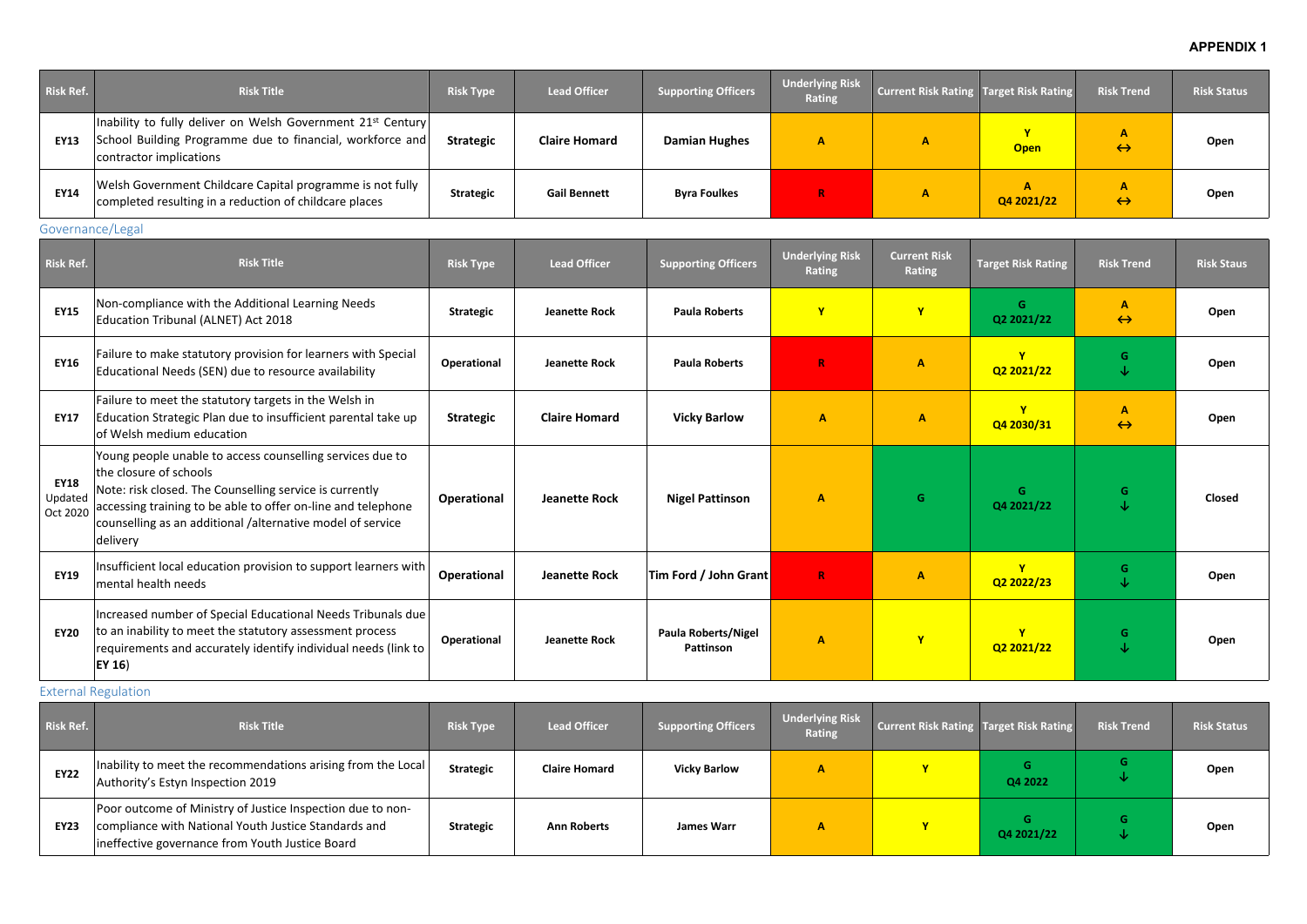### **APPENDIX 1**

| Risk Ref.   | <b>Risk Title</b>                                                                                      | <b>Risk Type</b> | <b>Lead Officer</b>      | Supporting Officers  | <b>Underlying Risk</b><br><b>Rating</b> | Current Risk Rating Target Risk Rating |            | <b>Risk Trend</b> | <b>Risk Status</b> |
|-------------|--------------------------------------------------------------------------------------------------------|------------------|--------------------------|----------------------|-----------------------------------------|----------------------------------------|------------|-------------------|--------------------|
| <b>EY24</b> | Inability to meet national archive accreditation standards due<br>to poor quality of the accommodation | <b>Strategic</b> | <b>Claire Harrington</b> | <b>Claire Homard</b> |                                         |                                        | Q4 2024/25 |                   | Open               |

# Risk Register - Part 2 (Portfolio Service & Performance)

### School Improvement

| <b>Risk Ref.</b>          | <b>Risk Title</b>                                                                                                                                                                 | <b>Risk Type</b> | <b>Lead Officer</b>  | <b>Supporting Officers</b>                       | <b>Underlying Risk</b><br><b>Rating</b> | <b>Current Risk Rating Target Risk Rating</b> |                             | <b>Risk Trend</b>      | <b>Risk Status</b> |
|---------------------------|-----------------------------------------------------------------------------------------------------------------------------------------------------------------------------------|------------------|----------------------|--------------------------------------------------|-----------------------------------------|-----------------------------------------------|-----------------------------|------------------------|--------------------|
| <b>EY25</b>               | Schools insufficiently prepared to implement new curriculum<br>which impacts adversely on learners                                                                                | <b>Strategic</b> | <b>Vicky Barlow</b>  | <b>Primary Learning</b><br>Adviser post - vacant | $\overline{A}$                          |                                               | G<br>Q2 2021/22             | G.<br>↓                | Open               |
| <b>EY26</b>               | Ineffective school leadership results in poor pupil outcomes<br>which increases risk of schools being placed in statutory<br>Estyn categories                                     | <b>Strategic</b> | <b>Vicky Barlow</b>  | <b>Primary Learning</b><br>Adviser post - vacant | A                                       |                                               | G<br><b>Open</b>            | G.<br>↓                | Open               |
| <b>EY27</b>               | School leadership and governance is ineffective due to lack of<br>engagement in professional development and support<br>programmes                                                | Operational      | <b>Vicky Barlow</b>  | <b>Kim Brookes</b>                               | Y                                       |                                               | G<br>Open                   | A<br>$\leftrightarrow$ | Open               |
| <b>EY28</b>               | Ineffective school leadership results in standards of Welsh in<br>schools falling below the national average                                                                      | Operational      | <b>Vicky Barlow</b>  | <b>Rhian Roberts</b>                             | $\mathbf{A}$                            |                                               | $\mathbf{v}$<br><b>Open</b> | G.<br>V                | Open               |
| <b>EY29</b>               | Reduced performance in Science, Technology, Engineering<br>and Maths subjects at Post 16 could impact on access to local<br>apprenticeships and progression into higher education | Operational      | <b>Vicky Barlow</b>  | $\overline{\phantom{a}}$                         | Y                                       |                                               | G<br>Open                   | G.<br>↓                | Open               |
| <b>EY33</b><br><b>New</b> | Inability of schools to operate safely and deliver statutory<br>education due to reduction in staffing levels                                                                     | Operational      | <b>Claire Homard</b> | <b>Vicky Barlow</b>                              | $\mathbf{Y}$                            | Α                                             | $\mathbf{v}$<br><b>Open</b> | $\mathsf R$<br>个       | Open               |

### Inclusion & Progression

| Risk Ref.   | <b>Risk Title</b>                                                                                            | <b>Risk Type</b>   | <b>Lead Officer</b>  | Supporting Officers | <b>Underlying Risk</b><br><b>Rating</b> | Current Risk Rating Target Risk Rating |            | <b>Risk Trend</b> | <b>Risk Status</b> |
|-------------|--------------------------------------------------------------------------------------------------------------|--------------------|----------------------|---------------------|-----------------------------------------|----------------------------------------|------------|-------------------|--------------------|
| <b>EY30</b> | Increased numbers of young people not in Education,<br>Training & Employment due to lack of pupil engagement | <b>Operational</b> | <b>Jeanette Rock</b> | John Grant          |                                         |                                        | Q4 2022/23 | $\leftrightarrow$ | Open               |

#### Integrated Youth Provision

| Risk Ref.   | <b>Risk Title</b>                                                                                                                                             | <b>Risk Type</b>   | <b>Lead Officer</b> | <b>Supporting Officers</b> | <b>Underlying Risk</b><br><b>Rating</b> | <b>Current Risk Rating Target Risk Rating</b> |                  | <b>Risk Trend</b> | <b>Risk Status</b> |
|-------------|---------------------------------------------------------------------------------------------------------------------------------------------------------------|--------------------|---------------------|----------------------------|-----------------------------------------|-----------------------------------------------|------------------|-------------------|--------------------|
| <b>EY31</b> | Increase in young people subject to intervention by the<br>Youth Justice Services due to the impact of school closures<br>and revised service delivery models | <b>Operational</b> | <b>Ann Roberts</b>  | James Warr                 |                                         | $\mathbf{v}$                                  | G.<br>Q4 2021/22 | G.                | Open               |
| <b>EY32</b> | Young people in the Youth Justice Service not accessing<br>minimum statutory education offer due to lack of pupil<br>engagement                               | <b>Strategic</b>   | <b>Ann Roberts</b>  | James Warr                 |                                         |                                               | Q4 2021/22       | $\leftrightarrow$ | Open               |